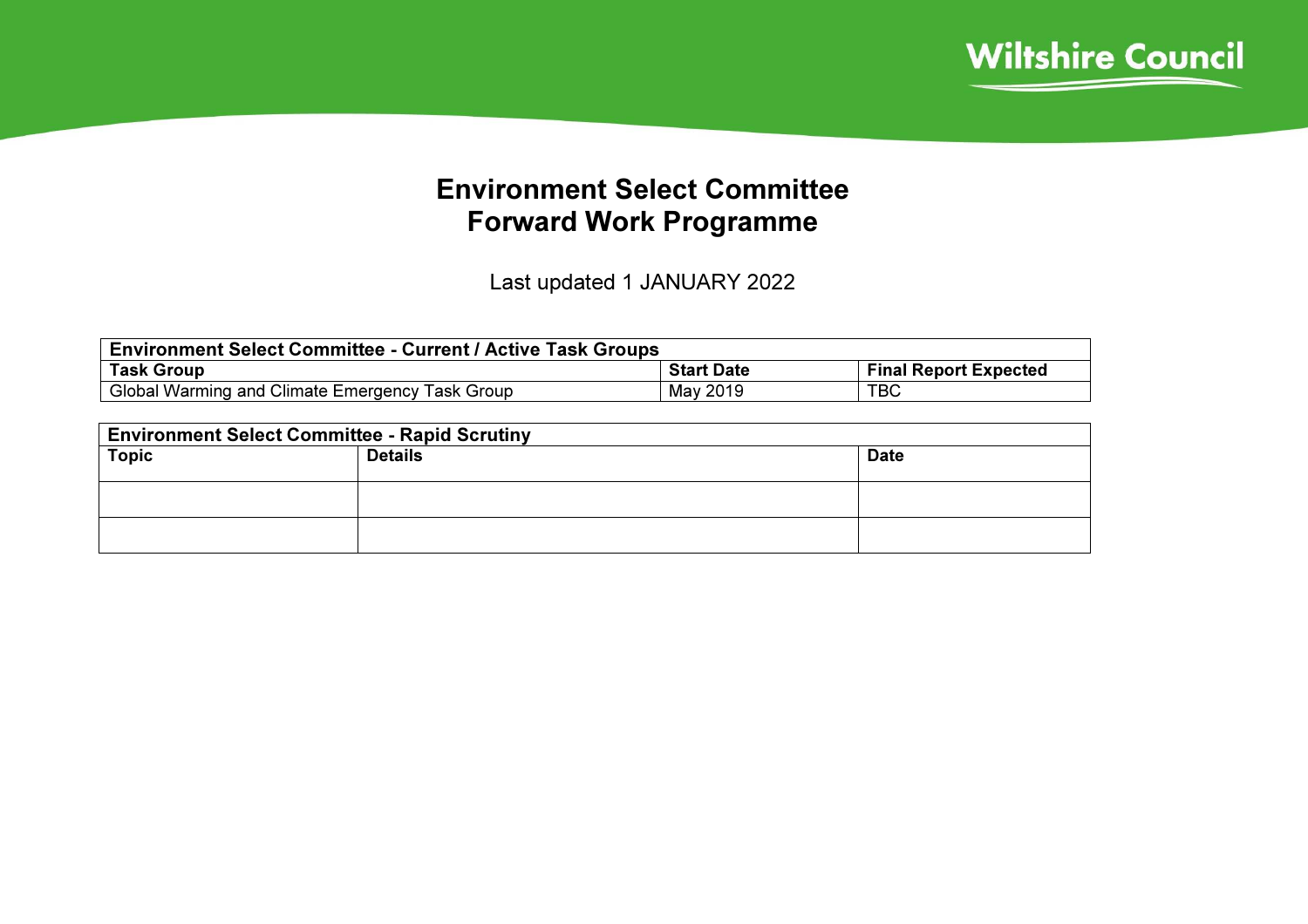| <b>Environment Select Committee – Forward Work Programme</b> |      |                             | Last updated 1 JANUARY 2022                              |                                      |                                             |
|--------------------------------------------------------------|------|-----------------------------|----------------------------------------------------------|--------------------------------------|---------------------------------------------|
| <b>Meeting Date</b>                                          | Item | Details / Purpose of Report | Corporate<br>Director and $/$ or $\ $<br><b>Director</b> | Responsible<br><b>Cabinet Member</b> | <b>Report Author</b><br><b>Lead Officer</b> |

| 8 Mar 2022 | <b>Grass Cutting Policy</b><br>2022/23                      | As discussed at the ESC-<br>Executive meeting on 21<br>September 2021 on the<br>transport and highways<br>portfolio to provide a report<br>outlining the policy for grass<br>cutting in the following year.   | Parvis Khansari | Cllr Dr Mark<br><b>McClelland</b> | Adrian Hampton       |
|------------|-------------------------------------------------------------|---------------------------------------------------------------------------------------------------------------------------------------------------------------------------------------------------------------|-----------------|-----------------------------------|----------------------|
| 8 Mar 2022 | CATGs: 10 Years On                                          | As resolved at the ESC<br>meeting on 7 September 2021<br>the committee to receive an<br>up-to-date report on<br><b>Community Area Transport</b><br>Group (CATG)                                               | Parvis Khansari | Cllr Dr Mark<br><b>McClelland</b> | Dave Thomas          |
| 8 Mar 2022 | Recycling                                                   | As discussed at the ESC-<br>Executive meeting on 21<br>September 2021 on the waste<br>portfolio the committee to<br>receive a report on developing<br>the recycling service and<br>improving recycling rates. | Parvis Khansari | Cllr Dr Mark<br><b>McClelland</b> | Martin<br>Litherland |
| 8 Mar 2022 | <b>Global Warming &amp; Climate</b><br>Emergency task group | To receive an update from the<br>task group regarding activity<br>and its forward work plan                                                                                                                   |                 |                                   | Simon Bennett        |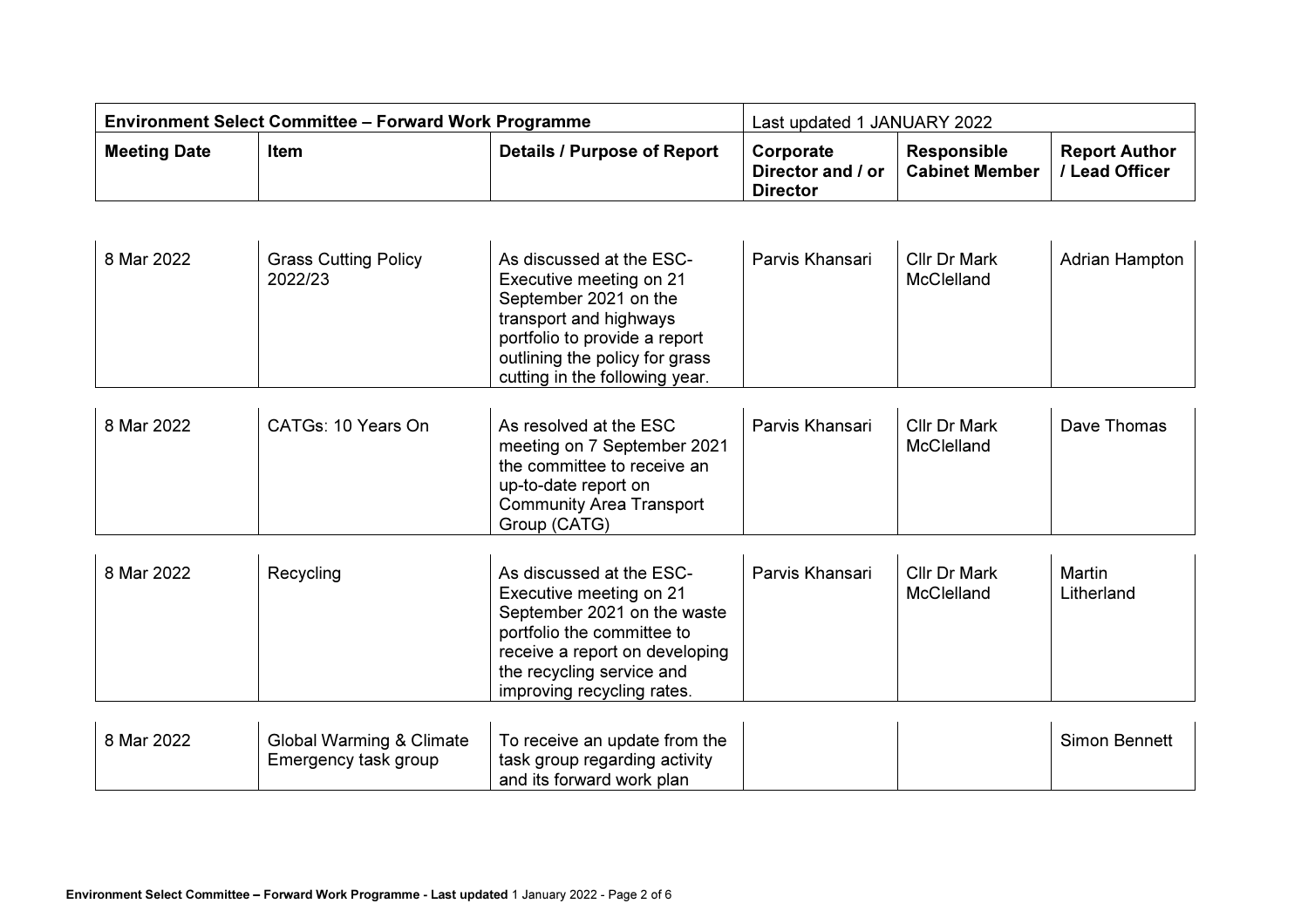| <b>Environment Select Committee - Forward Work Programme</b> |                                                           |                                                                                                                                                                                                 | Last updated 1 JANUARY 2022         |                                             |                                        |  |
|--------------------------------------------------------------|-----------------------------------------------------------|-------------------------------------------------------------------------------------------------------------------------------------------------------------------------------------------------|-------------------------------------|---------------------------------------------|----------------------------------------|--|
| <b>Meeting Date</b>                                          | Item                                                      | Details / purpose of report                                                                                                                                                                     | <b>Associate</b><br><b>Director</b> | <b>Responsible</b><br><b>Cabinet Member</b> | <b>Report Author</b><br>/ Lead Officer |  |
| 14 Jun 2022                                                  | <b>Waste Management</b><br><b>Strategy: Annual Review</b> | For the committee to receive<br>an annual update on:<br>• a review of changes to<br>legislation and government<br>policy<br>• performance in 2020-21<br>• an action plan for 2022-23            | Parvis Khansari                     | Cllr Dr Mark<br><b>McClelland</b>           | Martin<br>Litherland                   |  |
| 14 Jun 2022                                                  | Bus Strategy / Bus<br>Improvement Plan                    | As discussed at the ESC-<br>Executive meeting on 21<br>September 2021 on the<br>transport and highways<br>portfolio a report to be<br>provided detailing the<br>development of plans.           | Parvis Khansari                     | Cllr Dr Mark<br><b>McClelland</b>           | <b>Jason Salter</b>                    |  |
| 14 Jun 2022                                                  | Active travel                                             | As discussed at the ESC-<br>Executive meeting on 21<br>September 2021 on the<br>transport and highways<br>portfolio to a report on<br>programmes identified for<br>potential Government funding | Parvis Khansari                     | Cllr Dr Mark<br>McClelland                  |                                        |  |
| 14 Jun 2022                                                  | 'Heritage' app; 'What's on in<br>Wiltshire' app           | September 2021 on the arts,<br>heritage and tourism portfolio<br>a report to be provided<br>detailing the development of<br>two tourism apps.                                                   | Redfern                             | <b>Cllr Richard</b><br>Clewer               |                                        |  |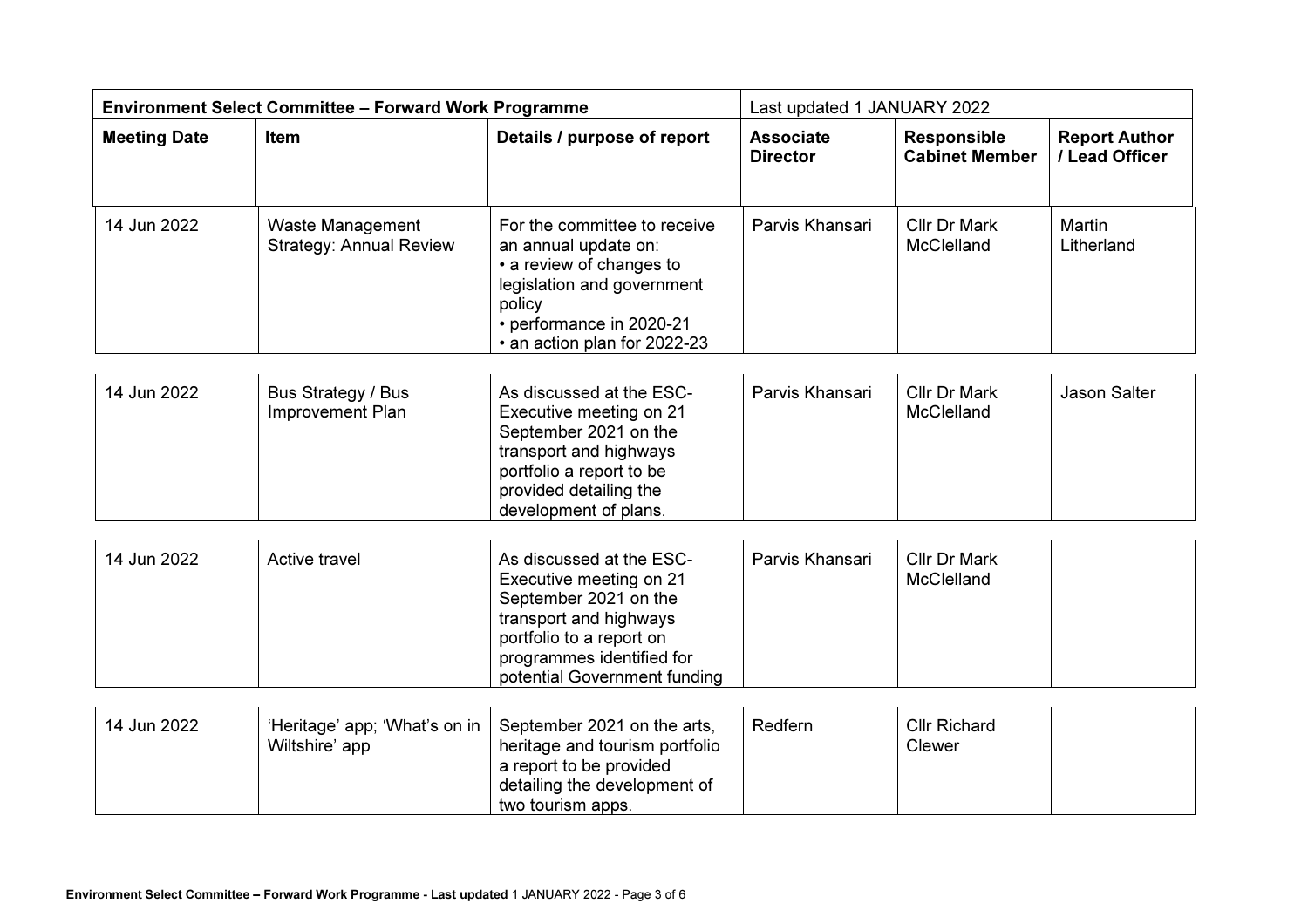|                     | <b>Environment Select Committee - Forward Work Programme</b> | Last updated 1 JANUARY 2022                                                                 |                                     |                                             |                                      |
|---------------------|--------------------------------------------------------------|---------------------------------------------------------------------------------------------|-------------------------------------|---------------------------------------------|--------------------------------------|
| <b>Meeting Date</b> | Item                                                         | Details / purpose of report                                                                 | <b>Associate</b><br><b>Director</b> | <b>Responsible</b><br><b>Cabinet Member</b> | <b>Report Author</b><br>Lead Officer |
| 14 Jun 2022         | Global Warming & Climate<br>Emergency task group             | To receive an update from the<br>task group regarding activity<br>and its forward work plan |                                     |                                             | <b>Simon Bennett</b>                 |

| 13 Jul 2022 | Libraries Development                                                     | As discussed at the ESC-<br>Executive meeting on 24<br>September 2021 on the leisure<br>and libraries portfolio to<br>provide a update on the<br>development of the council's<br>library service. | Jessica Gibbons<br>(Director -<br>Neighbourhood<br>and Community<br>Services) | Cllr Ian Blair-<br>Pilling | Louise Cary |
|-------------|---------------------------------------------------------------------------|---------------------------------------------------------------------------------------------------------------------------------------------------------------------------------------------------|-------------------------------------------------------------------------------|----------------------------|-------------|
| 13 Jul 2022 | Retrofitting of energy<br>improvement works of<br>current council housing | As discussed at the ESC-<br>Executive meeting on 9<br>September 2021 on the<br>housing portfolio to provide a<br>report on the scheme to make<br>council homes more carbon<br>neutral             | Simon Hendey<br>(Director -<br>Housing and<br>Commercial)                     | <b>Cllr Phil Alford</b>    |             |
| 13 Jul 2022 | Construction of zero carbon $\Box$ As discussed at the ESC-               |                                                                                                                                                                                                   | Simon Hendey                                                                  | Cllr Phil Alford           |             |

| 13 Jul 2022 | Construction of zero carbon | As discussed at the ESC-       | Simon Hendey | Cllr Phil Alford |  |
|-------------|-----------------------------|--------------------------------|--------------|------------------|--|
|             | homes                       | Executive meeting on 9         | (Director -  |                  |  |
|             |                             | September 2021 on the          | Housing and  |                  |  |
|             |                             | housing portfolio to provide a | Commercial)  |                  |  |
|             |                             | report on the construction of  |              |                  |  |
|             |                             | zero carbon homes.             |              |                  |  |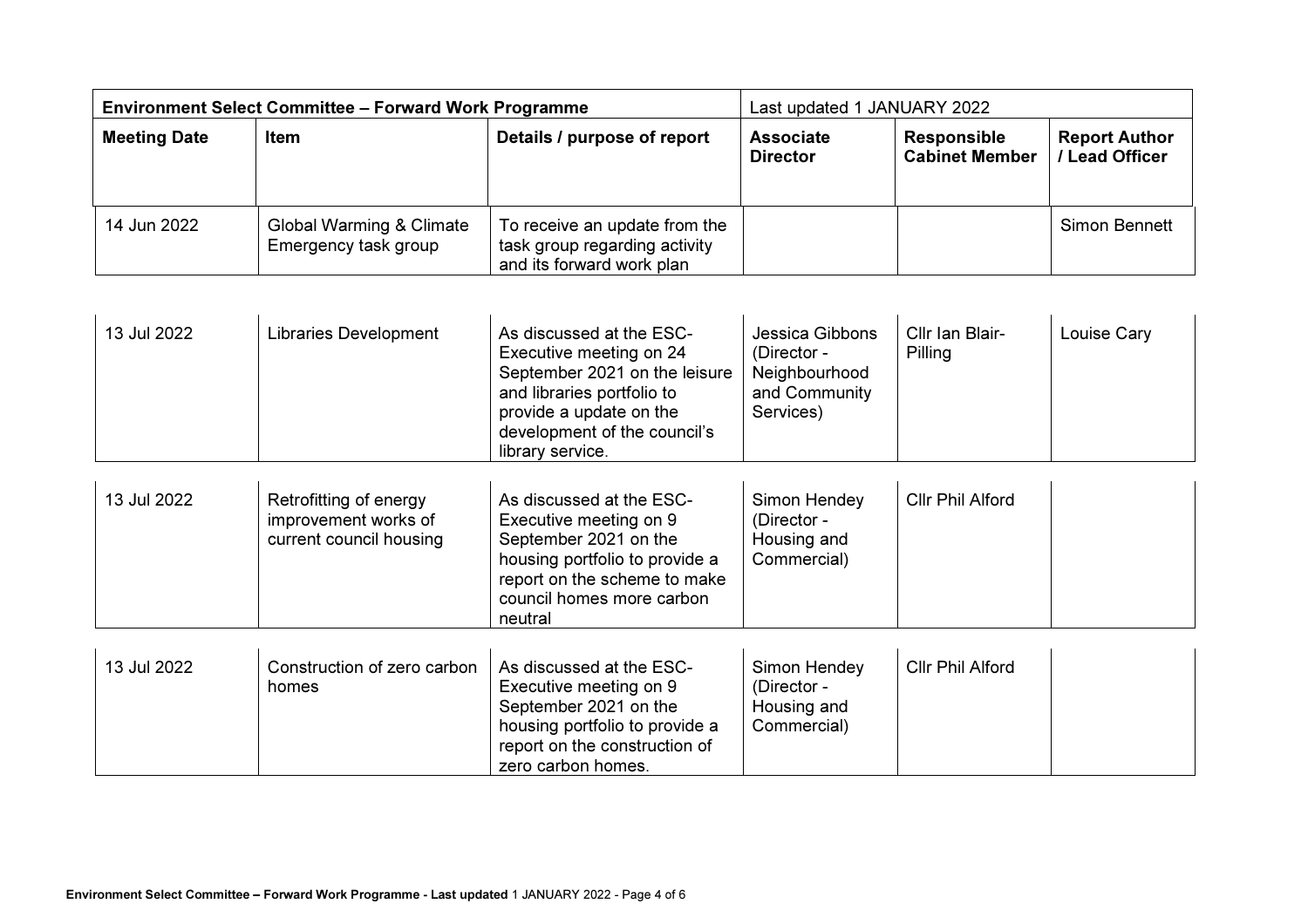|                     | <b>Environment Select Committee - Forward Work Programme</b> | Last updated 1 JANUARY 2022                                                                 |                                     |                                             |                                      |
|---------------------|--------------------------------------------------------------|---------------------------------------------------------------------------------------------|-------------------------------------|---------------------------------------------|--------------------------------------|
| <b>Meeting Date</b> | <b>Item</b>                                                  | Details / purpose of report                                                                 | <b>Associate</b><br><b>Director</b> | <b>Responsible</b><br><b>Cabinet Member</b> | <b>Report Author</b><br>Lead Officer |
| 13 Jul 2022         | Global Warming & Climate<br>Emergency task group             | To receive an update from the<br>task group regarding activity<br>and its forward work plan |                                     |                                             | Simon Bennett                        |

| 13 Sep 2022 | Homes 4 Wiltshire | As discussed at the ESC-<br>Executive meeting on 9<br>September 2021 on the | Emma Legg<br>(Director - Adult<br>Care, Access and | Nicole Smith |
|-------------|-------------------|-----------------------------------------------------------------------------|----------------------------------------------------|--------------|
|             |                   | housing portfolio to provide an                                             | Reablement)                                        |              |
|             |                   | update on Homes for Wiltshire.                                              |                                                    |              |

| 13 Sep 2022 | Local Plan | As discussed at the ESC-<br>Executive meeting on 14<br>September 2021 on the spatial | <b>Cllr Nick Botterill</b> | Georgina<br>Clampitt-Dix,<br>Jean Marshall |
|-------------|------------|--------------------------------------------------------------------------------------|----------------------------|--------------------------------------------|
|             |            | planning portfolio to receive<br>updates when appropriate.                           |                            |                                            |

| 13 Sep 2022 | Gypsy & Traveller Plan   | To receive the Gypsy and<br>Traveller plan. | <b>Cllr Nick Botterill</b> | Georgina<br>Clampitt-Dix,<br><b>Steve Stott</b> |
|-------------|--------------------------|---------------------------------------------|----------------------------|-------------------------------------------------|
| 13 Sep 2022 | Global Warming & Climate | To receive an update from the               |                            | Simon Bennett                                   |

| 13 Sep 2022 | Global Warming & Climate | 1 To receive an update from the |  | Simon Bennett |
|-------------|--------------------------|---------------------------------|--|---------------|
|             | Emergency task group     | task group regarding activity   |  |               |
|             |                          | and its forward work plan       |  |               |